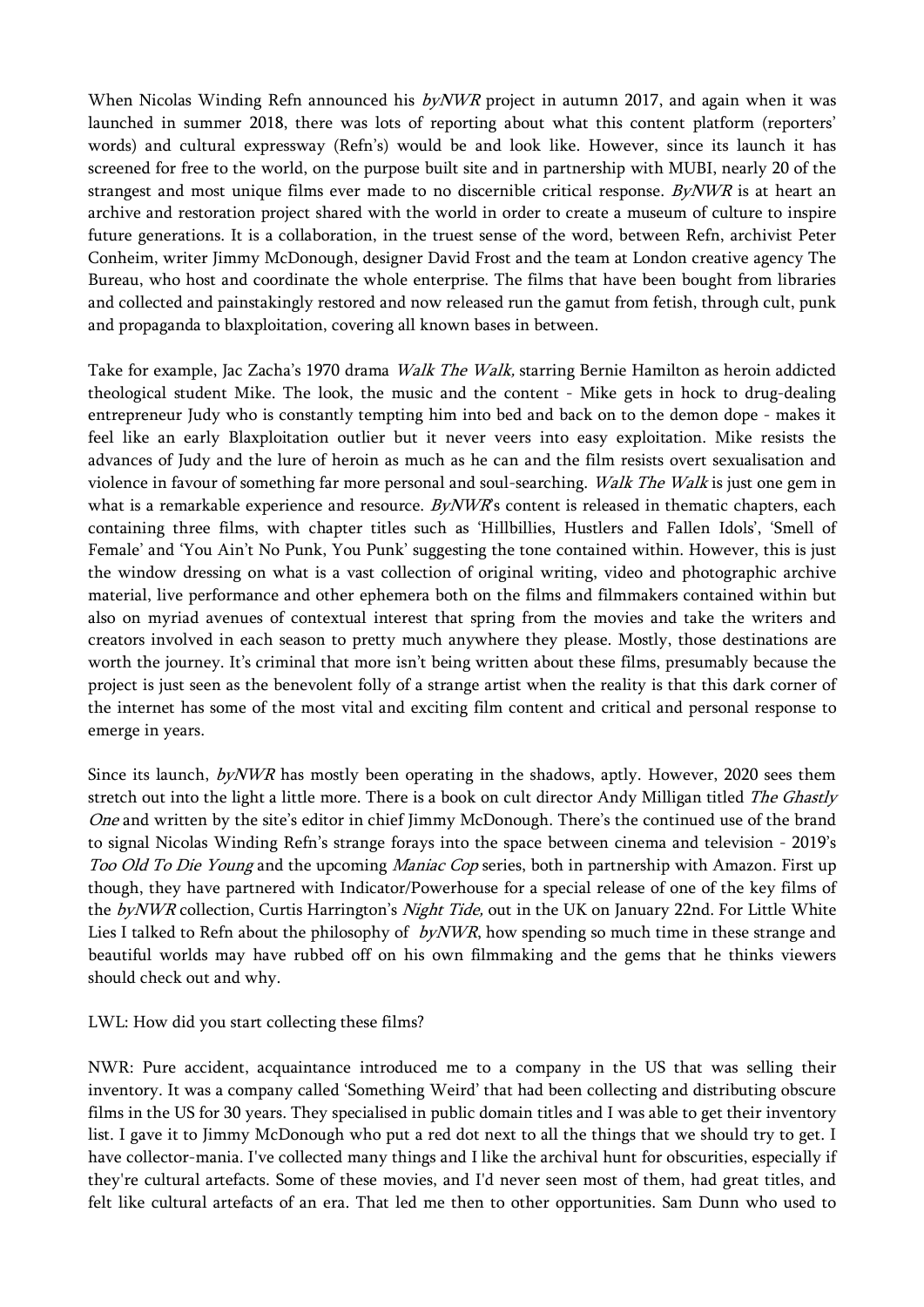work for the BFI introduced me to some collectors who were selling. Night Tide was a film that I was personally very fond of as I knew the director Curtis Harrington a little bit before he passed away. I find that movie to be quite unique, so that was my own personal obsession. Peter (Conheim, byNWR archivist and head of restorations) introduced me to Spring Night, Summer Night, which I didn't end up buying at that time. We were lucky to get the entire Radley Metzger library. Sometimes we've been able to buy entire libraries of certain filmmakers or distributors. Other times it's been piecemeal, things have been given, found. I leave it to Peter Conheim to sift through the cracks, but it's a great hunt, I like the hunt.

LWL: Some collectors just want to have 'the thing', but that you seem to have a desire to share it. Why does it matter to you that these films are available for people to see, properly curated and written about so deeply?

NWR: We curate culture. If you want to see a movie on YouTube, there's millions of them. For us, it was, at least for me, about 'what are cultural artefacts of significance that maybe haven't been given the time of day, or potentially the proper respect, or been seen in a different light?' Most of the films that are in the collection are very extreme cinema and there's something for every kind of fetish taste. Nowadays, when culture is getting so neutralised and mundane it's important that we remember that cinema can still be an extreme language. And the more extreme it is the more interesting it becomes.

LWL: Do you see your role as being the figurehead for drawing an audience in to see this stuff, using your profile?

NWR: I owned a company [that could form the basis of the business], so there's that part of it. But, for me, it's not so much about the movies themselves, it's more about the idea that culture can be so many different things and we have a tendency to forget that. Part of the concept of  $byNWR$  was to create an online museum, that celebrated the past. A digital domain that's endless, because, when you have physical barriers, there's always the limitation of the physical barriers, whereas here, it's limitless. It needed to be accessible to everyone, every month had to be free, because culture is everyone's domain. And, by not charging for it we also surpass all the norms, because what we're doing, generally no one else can do or does. Also, the philosophy of byNWR was that we would go past all the ideas of what is considered great, correct, taste, or good or bad. A lot of our work up until now has been very focused on the films themselves and we're starting now on the next phase of the philosophy by moving into different arenas. But, in terms of the films, we forget that films are actually more interesting the more personal they are. And the more personal they are, the more they rise past good or bad, you know, a rotten tomatoes score. We want to inspire young people by getting them to always remember that film, like any art form is a personal projection from the creator to the experiencer.

LWL: You've been going for over a year now, has the response to the site been what you hoped it would be? is it doing what you wanted it to do so far?

NWR: That's a very interesting question, because, once we started we realised it was like a moving train that can't really stop unless it implodes. When you begin, you make your share of mistakes, but to be frank, it's surprising how well it's going. It's very rewarding every week when we go through our weekly reports and see that things have just continued to escalate, in a very organic way. We don't promote, we don't buy advertising. We're not an institution that needs to gain something in the end, other than to inspire. We're a discovery process…

LWL: …like the films themselves…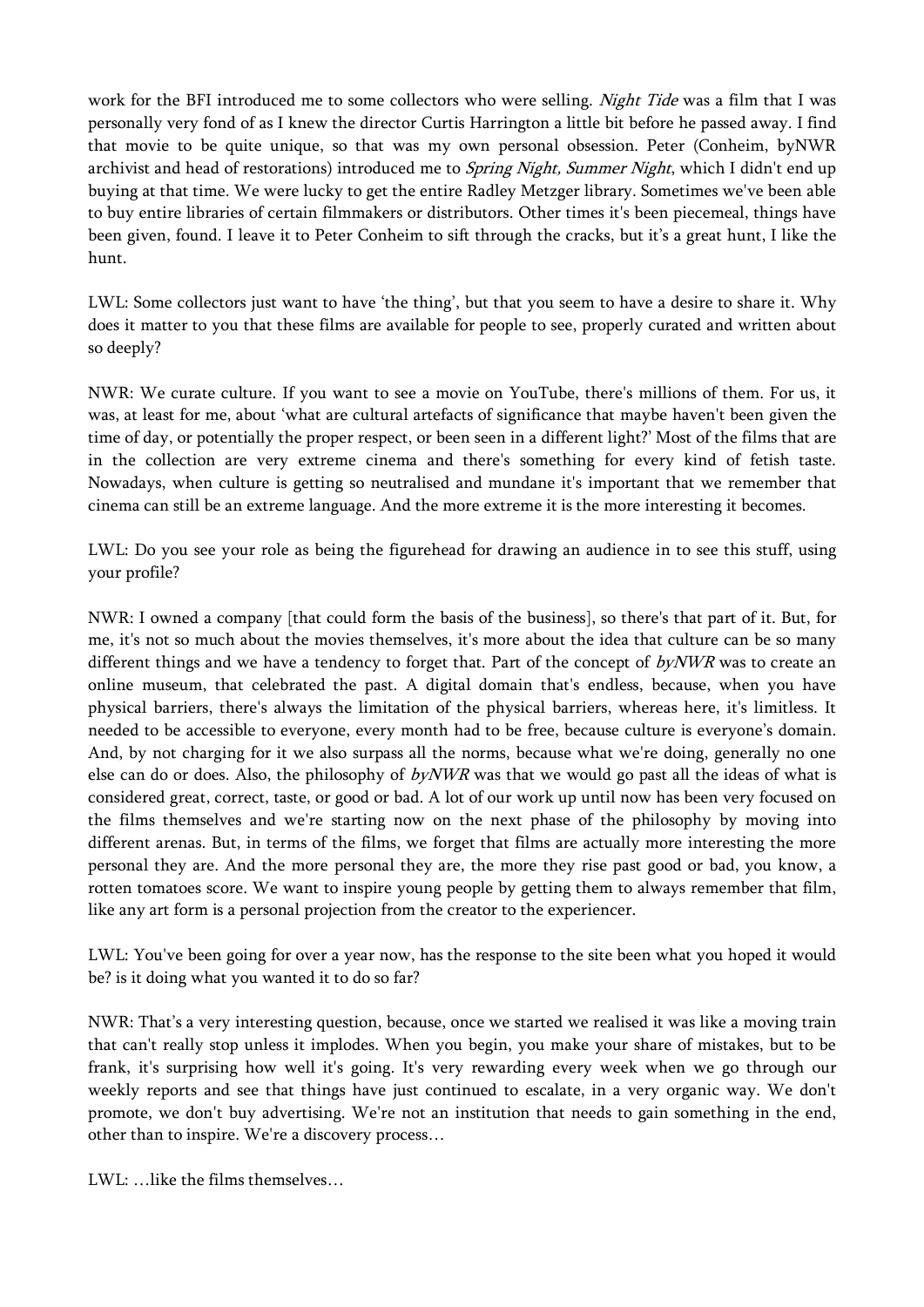## NWR: Yes…

LWL: ...one of the most thrilling moments was seeing the Ed Wood scripted Orgy Of The Dead pop up.

NWR: What a fantastic experience! It's a very, very peculiar movie. It's almost like an art installation to me. It's not a movie. It's more like an experience, right?

LWL: Yes ,those repetitious sequences of dancing, hypnotically strung together. You can just imagine it being a loop. It is just really exciting to have experiences like this presented with such a loving approach. I watched Too Old To Die Young and what was interesting was after watching so many of these films and then seeing the  $byNWR$  logo at the front of *Too Old*, it made me think about the relationship between these kinds of films, not necessarily specific titles but this kind of extreme, exploitation cinema and your work. So many of the scenarios that pop up in *Too Old*, particularly in small moments between characters are the kinds of scenarios found in a lot of the films that are being released through your archive work - but obviously filtered through your own sensibility. I wondered if you were conscious of any kind of relationship or is this just one of the ways that you're talking about moving into other arenas?

NWR: it's a combination, but I think it's a pretty astute analysis. I was creating the site and the philosophy, we all were, while I was making my show. I think that certainly, the idea of what is good taste is an important part of it. Also ideas around giving it a personal touch, giving it a touch of currency, and realising that issues that were part of the past are actually still very current. Although, I think exploitation is the wrong wording and I've been very adamant to everyone who works in the company, and also the guest editors to not use the word exploitation in the future. Certain words people throw around without really understanding the basis of what they're talking about. Sure, some of the films are exploitative in their themes and nature but that has more to do with the political times they were made in. I think they are personal odysseys, by artists, more personal than most films made today. It's a wrong definition. I call them pop cinema.

LWL: Some of the humanity and emotional complexity in these films is astounding…

NWR: Night Tide is an absolute masterpiece in my opinion and, incredibly, one of the few films that actually was able to bring a fairy tale naturally on to the screen. I think *Maidens Of Fetish Street* is obviously a very personal film, and my God, whoever made it is so tormented.

LWL: There are so many creative innovations and amazing artistic flourishes caused by the production limitations these filmmakers faced…

NWR: limitations are far more rewarding artistically than just having everything at your disposal. Everything at your disposal also means a lot of people's opinions have to be heard, dealt with, or abided by.

LWL: These filmmakers find a lot of space to express themselves.

NWR: They were filmmakers that had one vision and that was their own. The Nest Of The Cuckoo Birds I found to be one the most amazing films I've ever seen. Is it good or bad? It's beyond that, in my opinion.

LWL: You've mentioned a few titles in our conversation, but what are your personal favourites to have come out of this project so far?